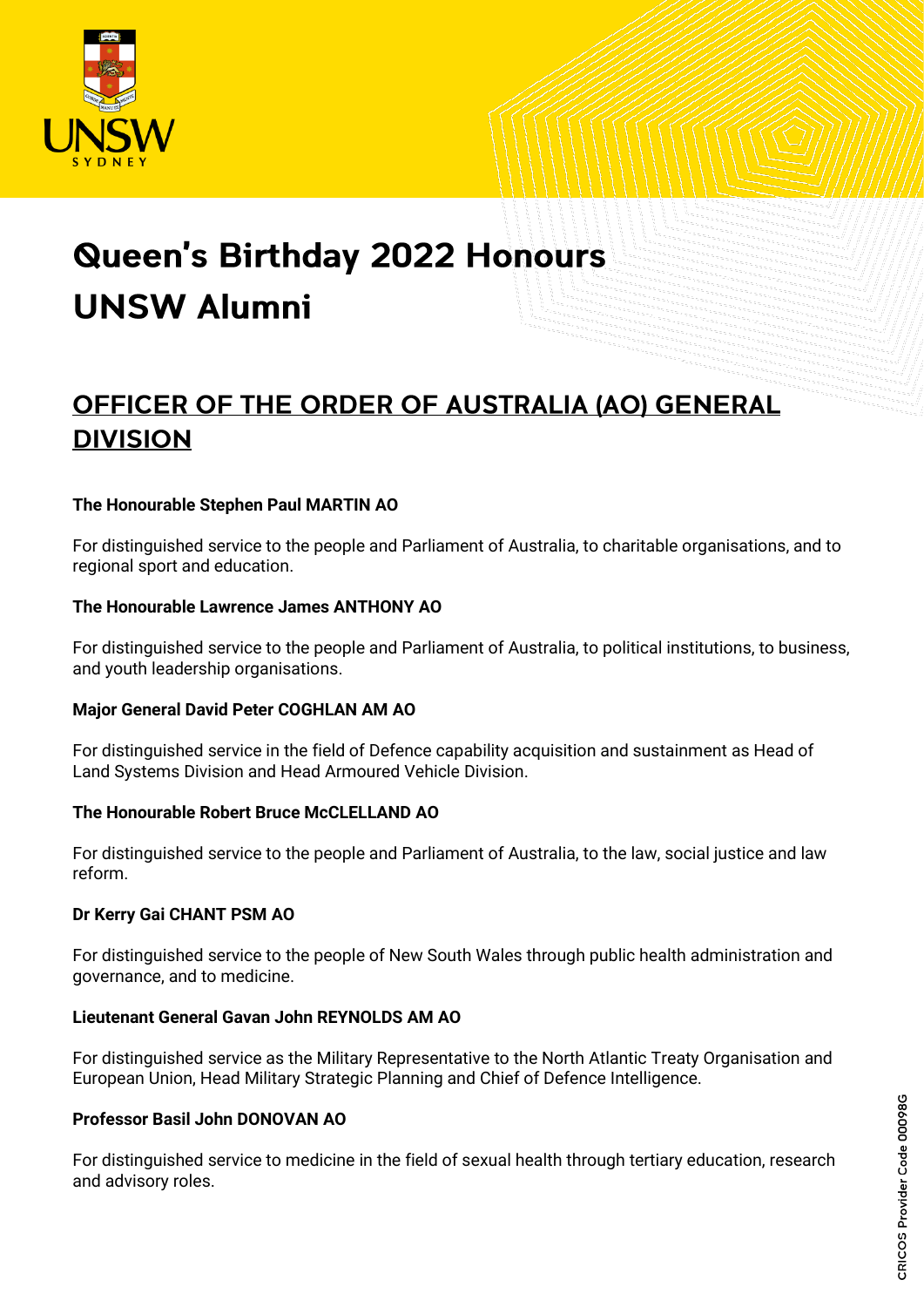# **MEMBER OF THE ORDER OF AUSTRALIA (AM)**

#### **Professor Peter Anastasius GERANGELOS AM**

For significant service to tertiary legal education, particularly to constitutional law, and to professional organisations.

#### **Ms Anne Lindsey RICHES AM**

For significant service to community mental health programs and initiatives.

#### **Mr Michael John WARD CSC AM**

For significant service to the defence industry.

#### **Mr Ian William DICKSON AM**

For significant service to the performing arts as a benefactor.

#### **Professor Angela Fay DULHUNTY AM**

For significant service to medical research, and to professional organisations.

#### **Dr Louis Eugene McGUIGAN AM**

For significant service to rheumatology, and to community health.

#### **Mr Michael QUIGLEY AM**

For significant service to the telecommunications sector, and to education.

#### **Mr Philip Stuart GARLING AM**

For significant service to the energy, construction and infrastructure sectors.

#### **Ms Catherine FOX AM**

For significant service to journalism, and to gender equality and diversity.

#### **Group Captain Lindley James GHEE OAM AM**

For exceptional service implementing change management in successive postings across the Royal Australian Air Force and Joint education and training communities.

#### **Rear Admiral Ian Gordon MURRAY RAN AM**

For exceptional service to the Australian Defence Force in strategic logistics and operations support.

#### **Dr Anita Marianne HEISS AM**

For significant service to tertiary Indigenous studies, and to the arts.

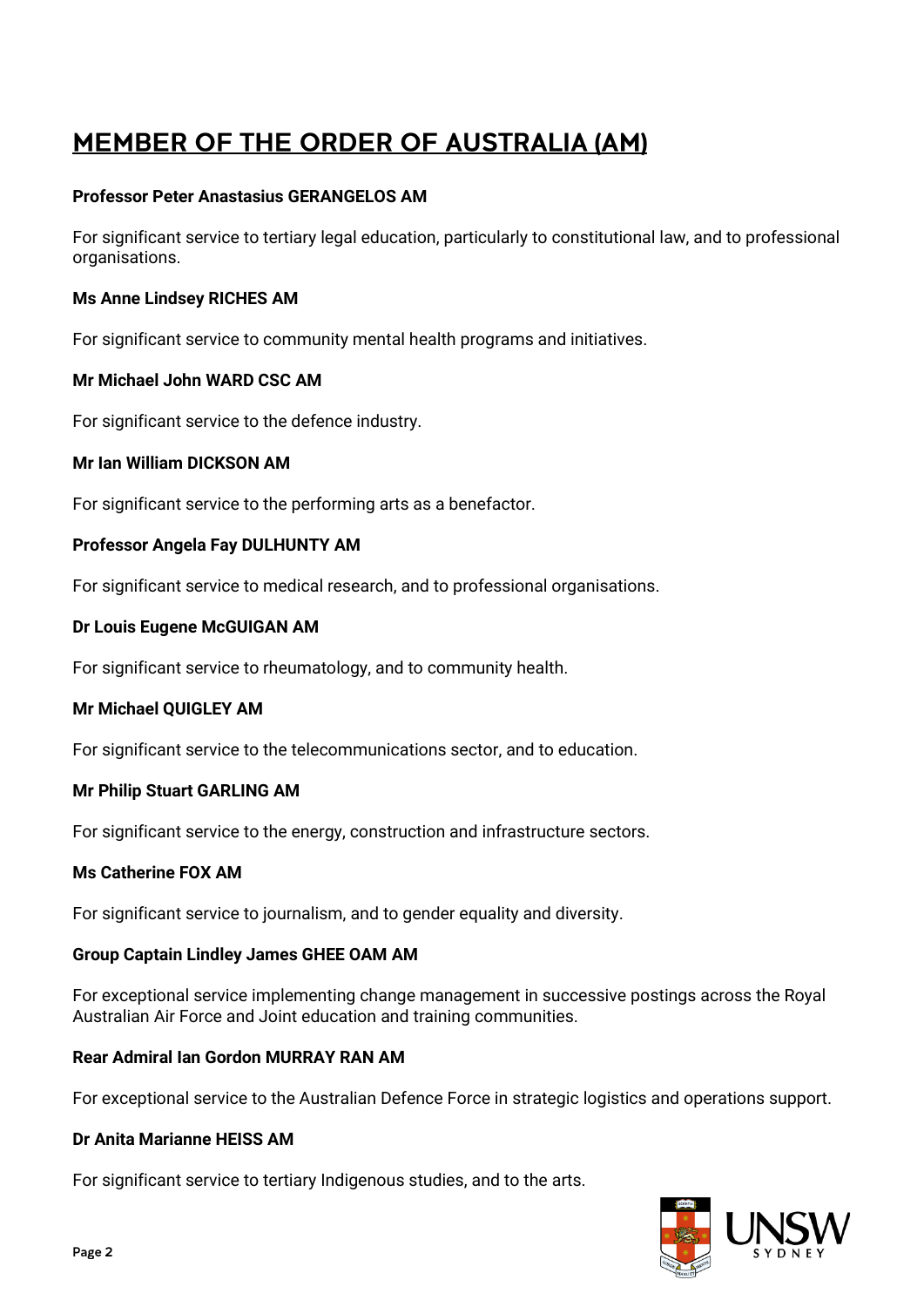#### **Rear Admiral Wendy Anne MALCOLM CSM RAN AM**

For exceptional service in surface ship sustainment for the Australian Defence Force.

#### **Air Commodore Kirrily Ann DEARING AM**

For exceptional service to the Australian Defence Force in strategic engagement, integration of women in Afghan society, and military responses to international and domestic operations.

#### **Major General Christopher Robert SMITH DSC CSC AM**

For exceptional service as Chief of the Defence Force Liaison Officer to the Chairman of the Joint Chiefs of Staff United States and as Director General Land Operations, Army Headquarters.

#### **Brigadier Malcolm Dalziel WELLS DSC AM**

For exceptional service as the Deputy Commander 2nd Division and Joint Task Force 629 and Commander of Joint Task Force 629 during OPERATION COVID-19 ASSIST.

#### **Colonel Andrew Paul MOSS CSM AM**

For exceptional service and significantly enhancing the operational effects and capabilities of the Australian Defence Force.

#### **Professor Phoebe Anne PHILLIPS AM**

For significant service to pancreatic cancer research.

# **COMMENDATION FOR DISTINGUISHED SERVICE (CDS)**

#### **Major Matthew David HAMILL CDS**

For distinguished performance of duties in warlike operations as National Support Element commander, Operations Officer and Officer Commanding Force Protection Element 15 of Task Group Afghanistan on Operation HIGHROAD from January to June 2021.

#### **Brigadier Simeon Luke WARD CSC CDS**

For distinguished performance of duties in warlike operations as the Director of Future Operations in Headquarters Combined Joint Task Force - Operation INHERENT RESOLVE, on Operation OKRA from October 2020 to August 2021.

# **CONSPICUOUS SERVICE CROSS (CSC)**

#### **Lieutenant Colonel Gerard Ryan KEARNS CSC**

For outstanding achievement as the Commanding Officer of the 3rd Battalion, the Royal Australian Regiment

#### **Lieutenant Colonel Mathew Phillip BROOKS CSC**

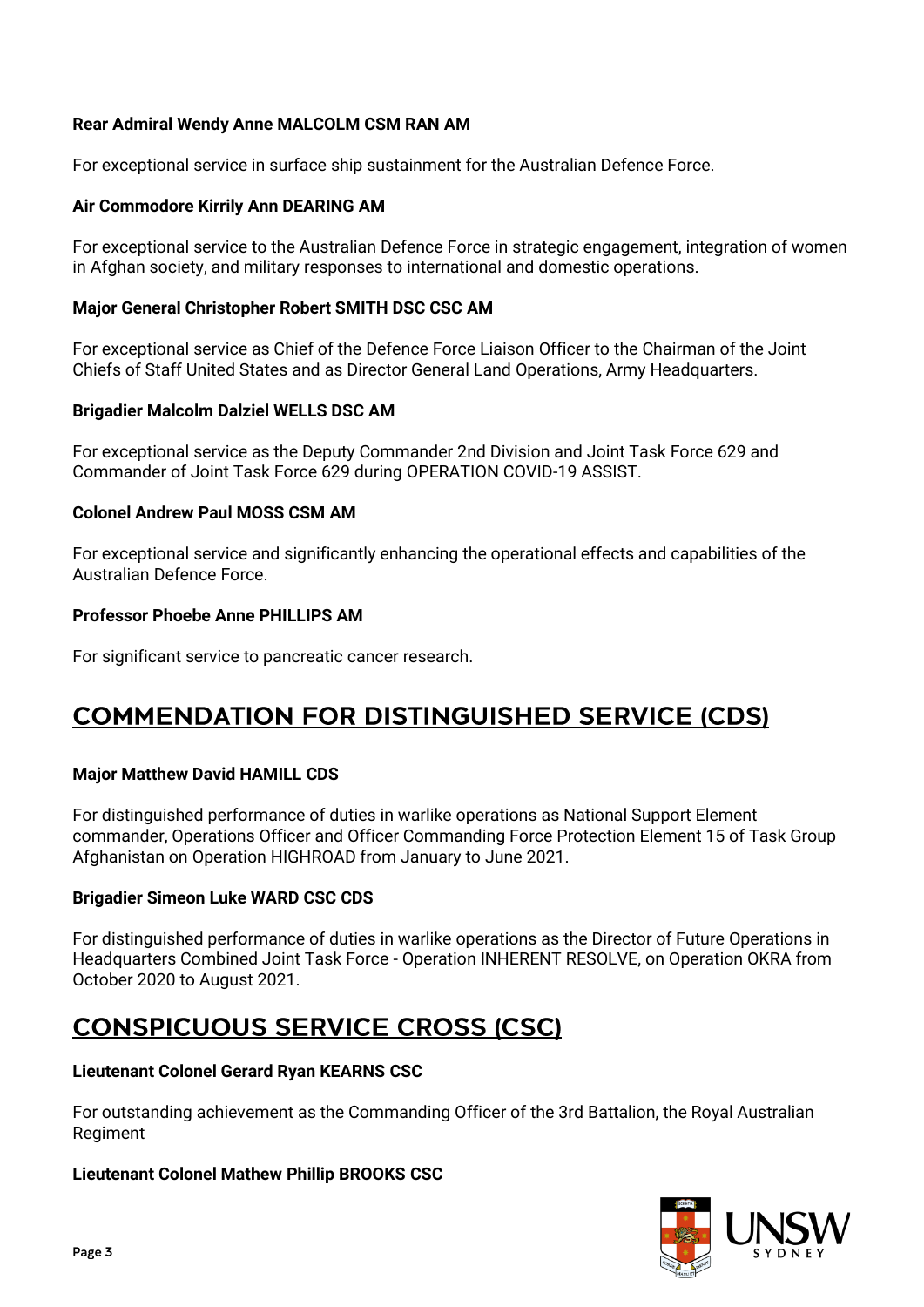#### For outstanding devotion to duty as Army's Principal Ammunition Technical Officer. **Lieutenant Colonel Kelly Anne DUNNE CSC**

For outstanding achievement as the Staff Officer Grade One Health Workforce, Capability and Training in the Directorate of Army Health.

#### **Squadron Leader Simon William CHITTLEBOROUGH CSC**

For outstanding achievement in engineering maintenance management at Number 33 Squadron.

#### **Squadron Leader Justin Wayne HILL CSC**

For outstanding devotion to duty in AP-3C Orion and P-8A Poseidon maritime patrol aircraft maintenance and engineering support.

#### **Lieutenant Colonel Fabian Ronald HARRISON DSM CSC**

For outstanding achievement as the Brigade Major of the 6th Brigade during 2020-2021.

#### **Squadron Leader Lauren GUEST CSC**

For outstanding achievement in enhancing the logistics officer specialisation, and in leadership within Number 17 Squadron and Royal Australian Air Force Base Tindal.

#### **Squadron Leader Robert Peter McMULLAN CSC**

For outstanding achievement in F-35A Lightning II Joint Strike Fighter weapons system engineering certification and component acquisition for the Australian Defence Force.

#### **Captain David Jason TIETZEL CSM RAN CSC**

For outstanding devotion to duty as Deputy Commodore Flotillas from September 2018 until November 2020.

#### **Captain Adrian Jude CAPNER RAN CSC**

For outstanding achievement in organisational reform and aviation capability acquisition for the Australian Defence Force.

#### **Wing Commander Dougal James DOW CSC**

For outstanding achievement in the application of skills and judgement as the Air Force lead for the Loyal Wingman project

#### **Colonel Stuart Nolan CREE CSC**

For outstanding achievement as Director Training Systems - Army, in driving training systems towards a single system that generates joint capability for Australia.

#### **Squadron Leader Neale Douglas THOMPSON CSC**

For outstanding achievement in MQ-4C Triton long endurance high-altitude unmanned aerial vehicle capability development for the Royal Australian Air Force.

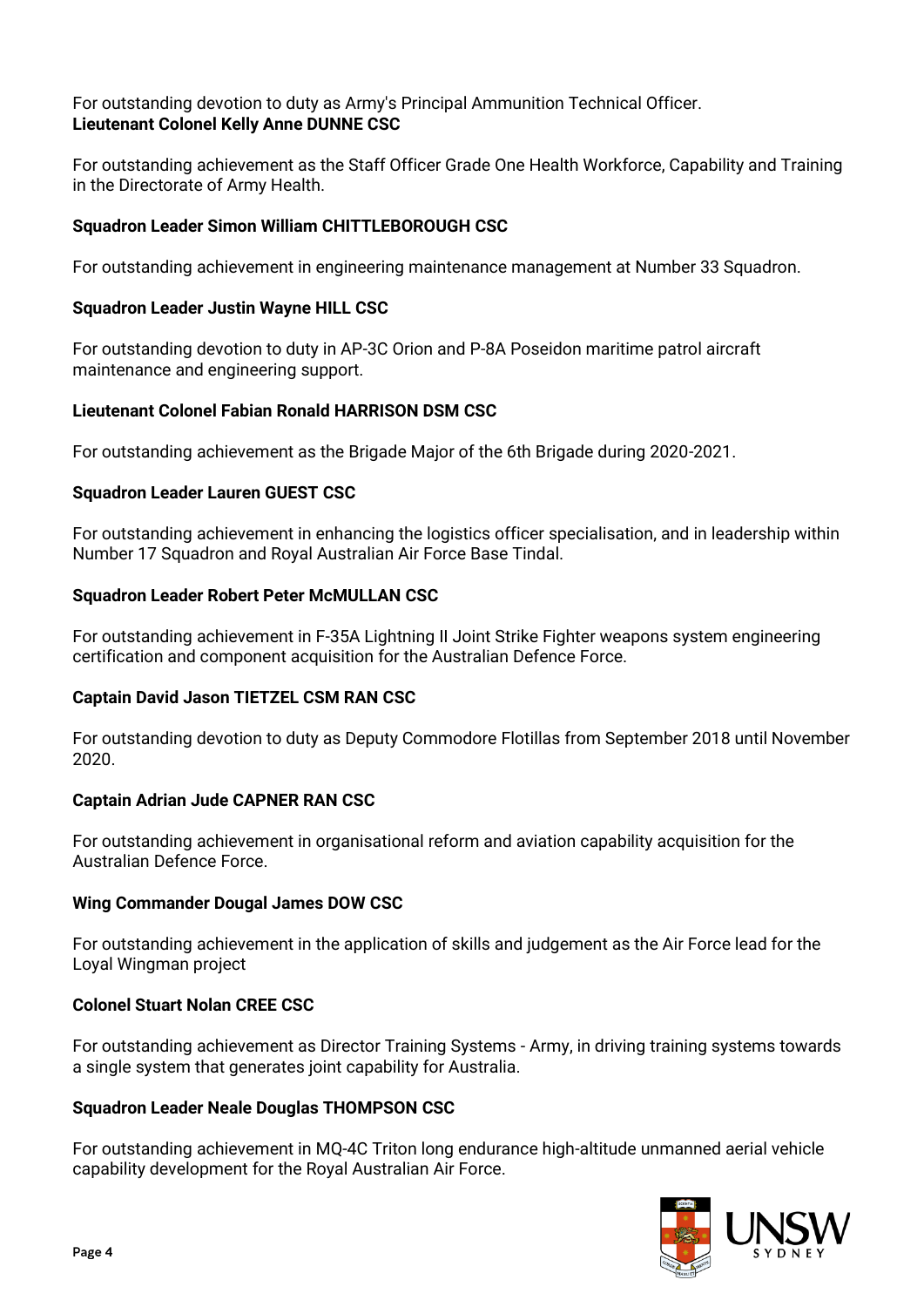#### **Lieutenant Colonel Karl John REYNOLDS CSC**

For outstanding achievement in support of the Australian Government contribution to the Pacific Step-Up Initiative.

#### **Lieutenant Colonel Helen Elizabeth MAMMINO CSC**

For outstanding achievement as the Commanding Officer of the 6th Aviation Regiment.

# **CONSPICUOUS SERVICE MEDAL (CSM)**

#### **Lieutenant Commander Raymond Francis McERLEAN RAN CSM**

For meritorious achievement in the performance of duty as a Flight Commander in HMAS Melbourne.

#### **Wing Commander Todd Kenneth YURKOWSKI CSM**

For meritorious achievement in aviation safety and maintenance interoperability in the Royal Australian Air Force.

#### **Lieutenant Colonel Stephen Michael MARKHAM CSM**

For meritorious achievement as the Staff Officer Grade 2 leading the sustainment and development of critical information communications networks to meet the Australian Defence Force's joint data exchange needs.

#### **Major Andrew Michael BOYD CSM**

For meritorious achievement as the Staff Officer Grade Two Land Vehicle Safety Cell within Army Headquarters.

#### **Major Benjamin William ANGUS CSM**

For meritorious achievement as the Officer Commanding Administration Company, 7th Battalion, the Royal Australian Regiment.

#### **Major Ben Graham CALIGARI CSM**

For meritorious devotion to duty in his role supporting the capability development of the Australian Defence Force joint intelligence, surveillance and reconnaissance warfighting network.

#### **Major Larissa Maree CODY CSM**

For meritorious achievement in leadership and management at the Australian Defence Force Academy.

#### **Squadron Leader Emily Grace CARRIE CSM**

For meritorious devotion to duty in airworthiness certification for the Australian Defence Force.

#### **Lieutenant David James EDGELL RAN CSM**

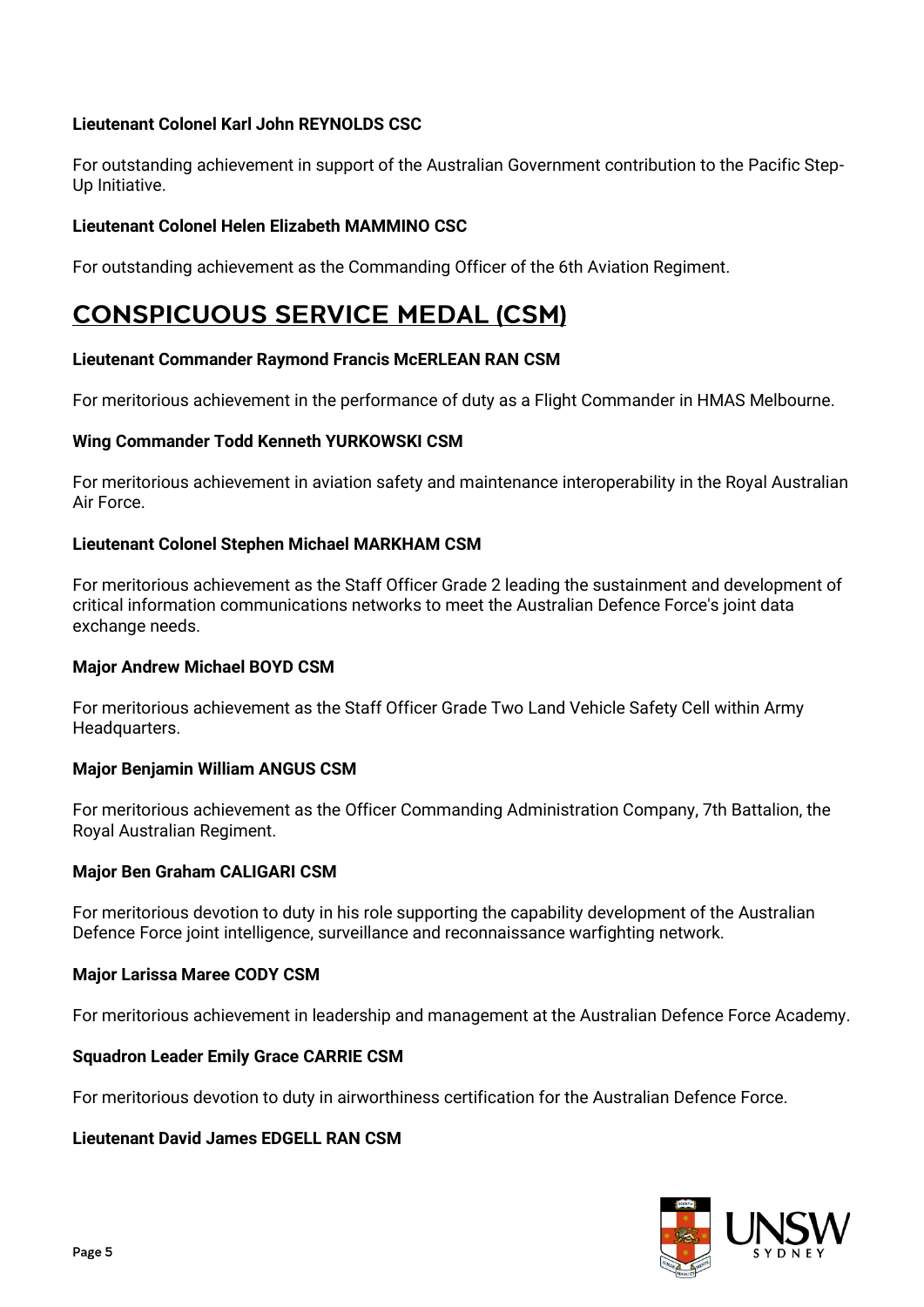For meritorious devotion to duty as the Deputy Weapons Engineering Manager at Fleet Support Unit - West.

#### **Major Charmian Lynette McKEAN CSM**

For meritorious achievement in the management of Army's Military Employment Category Review Boards

### **DISTINGUISHED SERVICE MEDAL (DSM)**

#### **Wing Commander Steven Graham DUFFY DSM**

For distinguished leadership in warlike operations as the Joint Task Force 633 Forward Liaison Officer during the Afghanistan Non-Combatant Evacuation Operations in August 2021.

#### **Lieutenant Colonel Scott William HOLMES DSM**

For distinguished leadership in warlike operations as the Commanding Officer of the deployed Ready Battle Group during the Afghanistan Non-Combatant Evacuation Operation in August 2021.

# **PUBLIC SERVICE MEDAL (PSM)**

#### **Ms Jennifer Anne AGIUS PSM**

For outstanding public service to the New South Wales Ombudsman.

# **MEDAL OF THE ORDER OF AUSTRALIA (OAM)**

#### **Captain Gavin John IRWIN RAN OAM**

For meritorious performance of duty as the Superintendent Garden Island Dockyard Precinct.

#### **Professor Stephanie Louise WATSON OAM**

For service to ophthalmology.

#### **Wing Commander Colin Bruce WALKER OAM**

For meritorious performance of duty in Air Mobility capability development and assurance for the Australian Defence Force.

#### **Ms Janet Helen JUDD OAM**

For service to conservation and the environment.

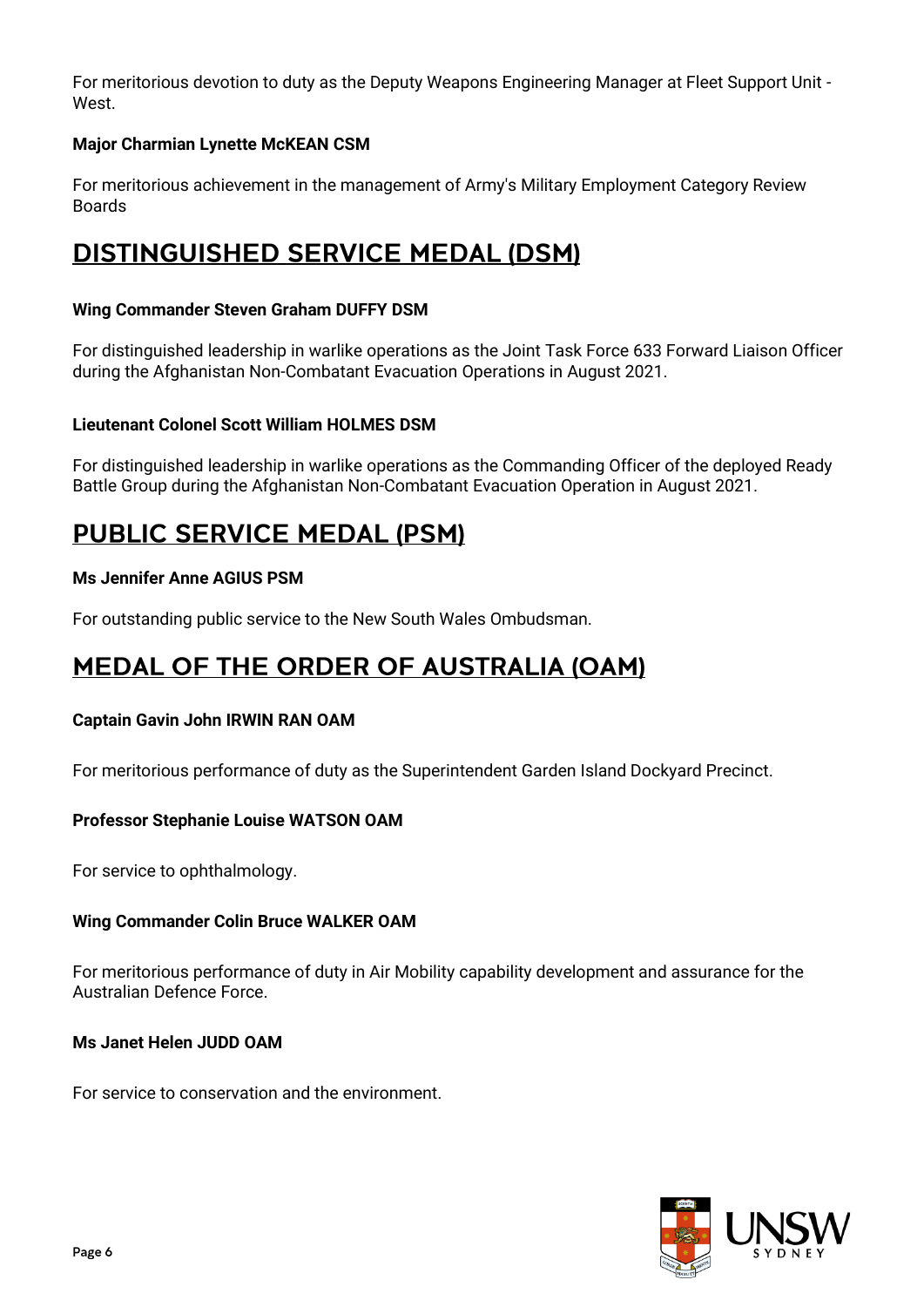#### **Mrs Pamela Ann GRIFFITH OAM**

For service to the visual arts.

#### **Mr Terence Leland STERN OAM**

For service to the law through legal societies.

#### **Mr William Michael MURPHY OAM**

For service to the community of Cowra.

#### **Dr Peter Neilsen McGEOCH OAM**

For service to sports medicine.

#### **Dr David Clifford MOORE OAM**

For service to ophthalmology.

#### **Mr Philip Keith LEE OAM**

For service to community history.

#### **Wing Commander Michael John O'DONOGHUE OAM**

For meritorious service in aviation medicine for the Australian Defence Force.

#### **Mr William Douglas BLAIKIE OAM**

For service to the performing arts.

### **Companion of the Order of Australia (AC)**

#### **Vice Admiral David Lance JOHNSTON AO RAN AC**

For eminent service to the Australian Defence Force through strategic stewardship and capability integration.